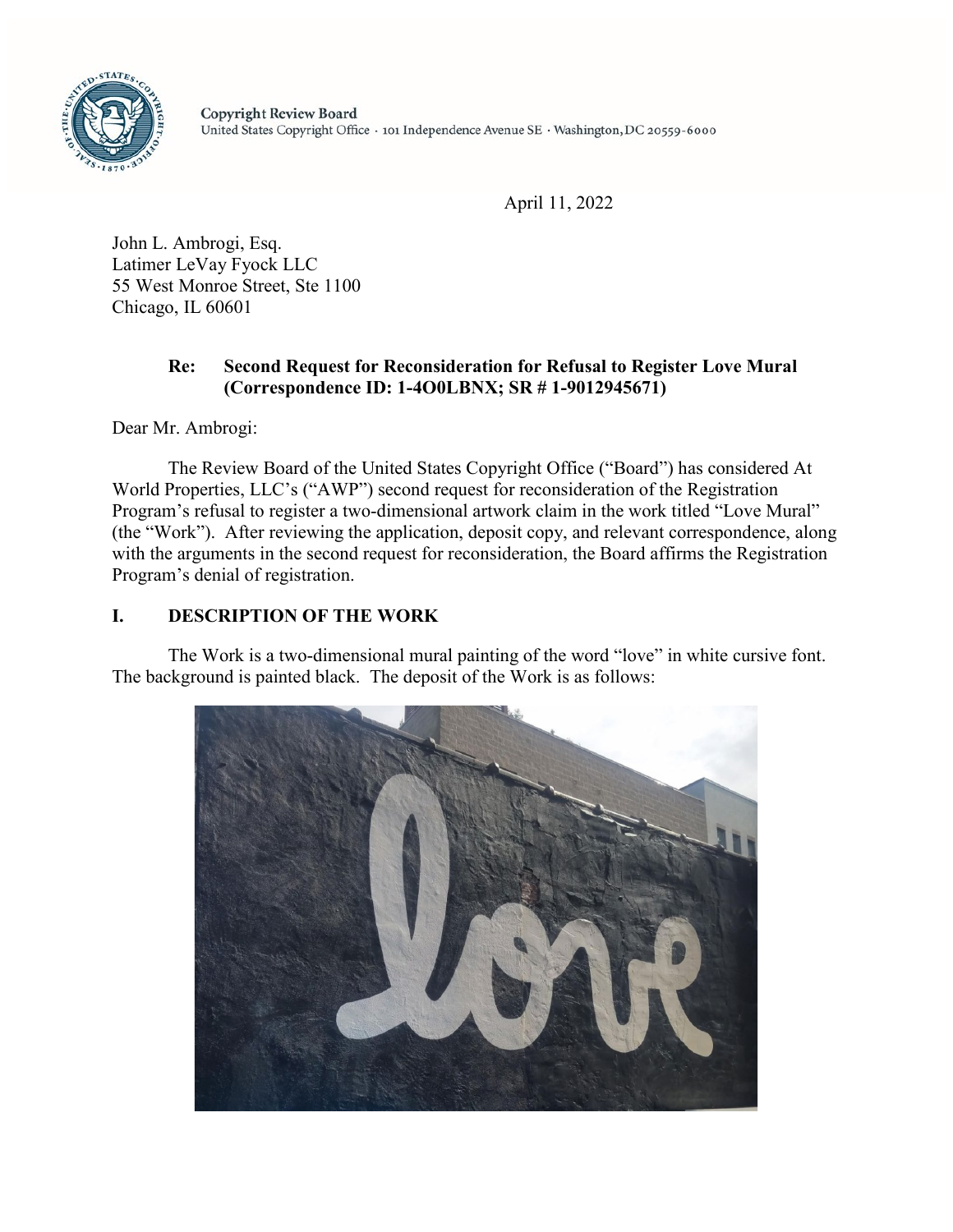## **II. ADMINISTRATIVE RECORD**

In July 2020, AWP filed two applications to register two-dimensional copyright claims. On July 9, 2020, AWP filed an application to register a two-dimensional work titled "LOVE." The deposit for this application was as follows:



A few days later, on July 14, AWP filed an application to register the Work.

Copyright Office registration specialists refused to register both claims in July 2020, finding that the works lacked the creative authorship necessary to support a copyright claim. Initial Letter Refusing Registration from U.S. Copyright Office to John Ambrogi (July 9, 2020) (refusing registration of "LOVE"); Initial Letter Refusing Registration from U.S. Copyright Office to John Ambrogi (July 16, 2020) (refusing registration of the Work).

After receiving the initial refusal letters, AWP requested that the Office reconsider the two-dimensional copyright claims in both the Work and "LOVE." Letter from John L. Ambrogi to U.S. Copyright Office at 1 (July 10, 2020) (requesting reconsideration of decision regarding "LOVE" and attaching photos of design on murals because "it may be that the deposit material did not properly represent the actual work in this case"); Letter from John L. Ambrogi to U.S. Copyright Office (Sept. 15, 2020) (requesting reconsideration of decision regarding the Work). After reviewing both works in light of the points raised in the first requests for reconsideration, the Office re-evaluated the claims and again concluded that the works lacked a sufficient amount of creative authorship. The Office concluded that the works do "not contain a sufficient amount of creativity to warrant registration" because they "consist[] of a single word," which is not copyrightable. Refusal of First Request for Reconsideration from U.S. Copyright Office to John Ambrogi at 2 (Dec. 3, 2020) (addressing application for "LOVE"); Refusal of First Request for Reconsideration from U.S. Copyright Office to John Ambrogi at 2 (Feb. 10, 2021) (addressing application for the Work). With respect to the mural design depicted in the Work, the Office noted, "the fact the work takes the form of an outdoor mural, with the word in white against a black background" does not "transform the letters into a copyrightable work of art – they remain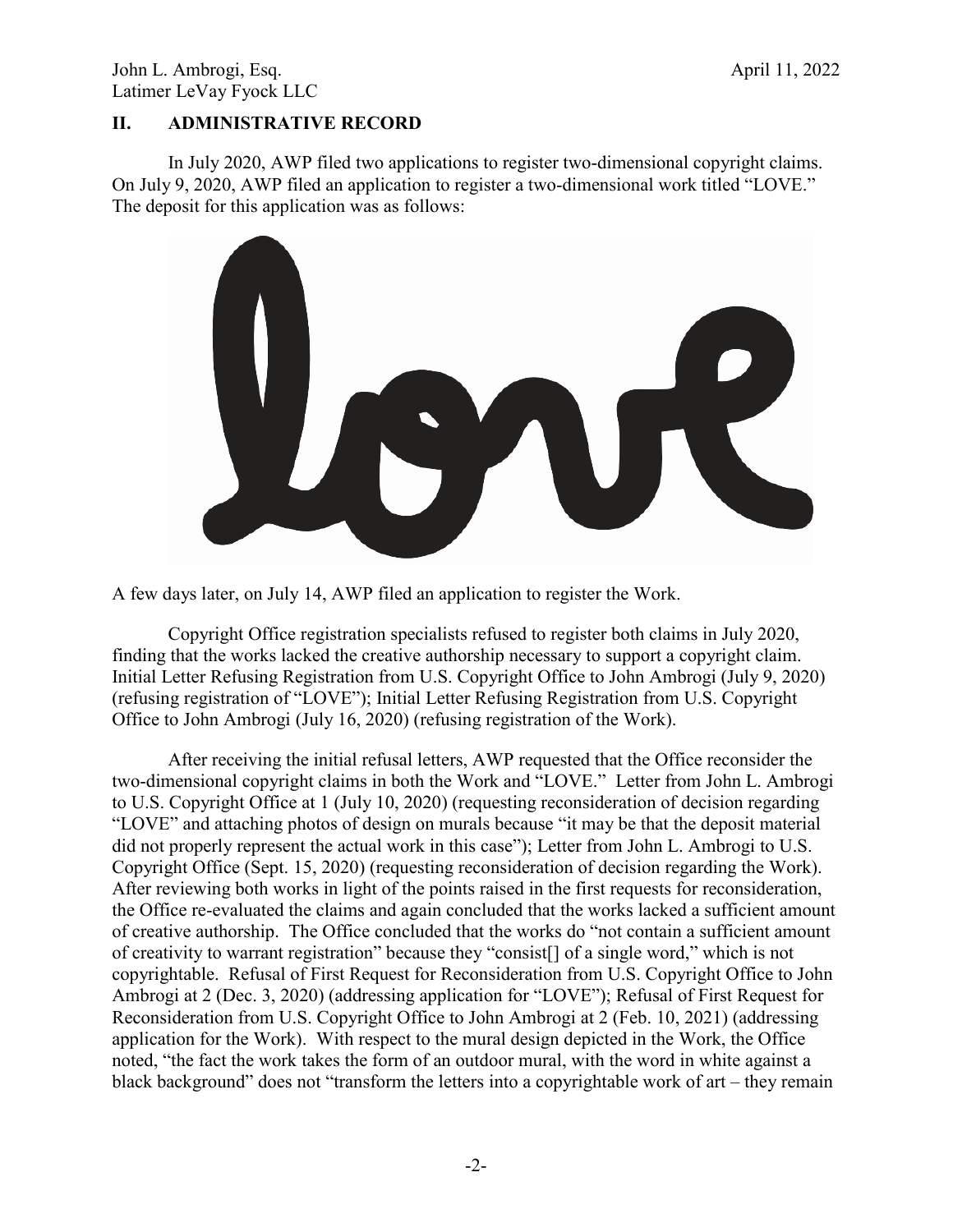John L. Ambrogi, Esq.  $\blacksquare$ Latimer LeVay Fyock LLC

non-copyrightable letters forming a non-copyrightable word." Refusal of First Request for Reconsideration from U.S. Copyright Office to John Ambrogi at 2 (Feb. 10, 2021).

In a letter dated April 30, 2021, AWP requested that, pursuant to 37 C.F.R.  $\S 202.5(c)$ , the Office reconsider for a second time its refusal to register the Work.<sup>1</sup> AWP argued that the mural contains sufficient creativity to qualify for copyright protection because of the "litany of creative-driven decisions made to create the Work," which include the "distressed and weathered brick" and "location" of the mural. Letter from John L. Ambrogi to U.S. Copyright Office at 21–22 (Apr. 30, 2021) ("Second Request"). AWP argued that the Office "unduly placed emphasis on a single—and small—creative choice" and "failed to look beyond the single element" to consider the author's creative decision making. Second Request at 22–28.

## **III. DISCUSSION**

After carefully examining the Work and applying the relevant legal standards, the Board finds that the Work fails to demonstrate copyrightable authorship, both in consideration of the individual elements and the Work as a whole.

The Work consists of the word "love" in white cursive font painted atop a black background. These elements are not copyrightable individually. *See* 37 C.F.R. § 202.1(a) ("words and short phrases such as names, titles, and slogans; familiar symbols or designs; mere variations of typographic ornamentation; [and] lettering or coloring" are ineligible for copyright protection); *see also CMM Cable Rep, Inc. v. Ocean Coast Props., Inc.*, 97 F.3d 1504, 1519–20 (1st Cir. 1996) (citing the Office's regulation and noting, "[i]t is axiomatic that copyright law denies protection to 'fragmentary words and phrases'").

The Work as a whole is likewise insufficiently creative. It consists of only a few unprotectable elements in a standard linear arrangement. *See* U.S. COPYRIGHT OFFICE, COMPENDIUM OF U.S. COPYRIGHT OFFICE PRACTICES § 905 (3d ed. 2021) ("COMPENDIUM (THIRD)") ("[i]n all cases, a visual art work must contain a sufficient amount of creative expression. Merely bringing together only a few standard forms or shapes with minor linear or spatial variations does not satisfy this requirement.").

AWP points to a variety of the mural's non-authorship aspects as potential bases for protection. It identifies the selection of the "distressed brick wall" with its "weather-related decay" as an "independent creative choice" and the "basis for other creative choices." Second Request at 28. AWP also describes the Work's location in an alley, "a location long associated with darkness, dankness, filth, and fear" as "an additional element of the artist's creative decision making." Second Request at 51–52. The Board appreciates that the author's chosen medium and location may be formative to the development and overall symbolic impact of the mural. Those elements, however, are not considerations under the Copyright Act. With regards to "medium," "materials used to create a work have no bearing on the originality analysis."

<sup>&</sup>lt;sup>1</sup> AWP initially submitted a second request for reconsideration dated February 23, 2021 and identifying the service request number for "LOVE." In a subsequent email to the Office, AWP clarified that it sought review only of the application to register "Love Mural," identified under service request number 1-9012945671, and submitted an amended letter correcting the error. Email from John L. Ambrogi to Megan Efthimiadis, U.S. Copyright Office (Apr. 30, 2021).